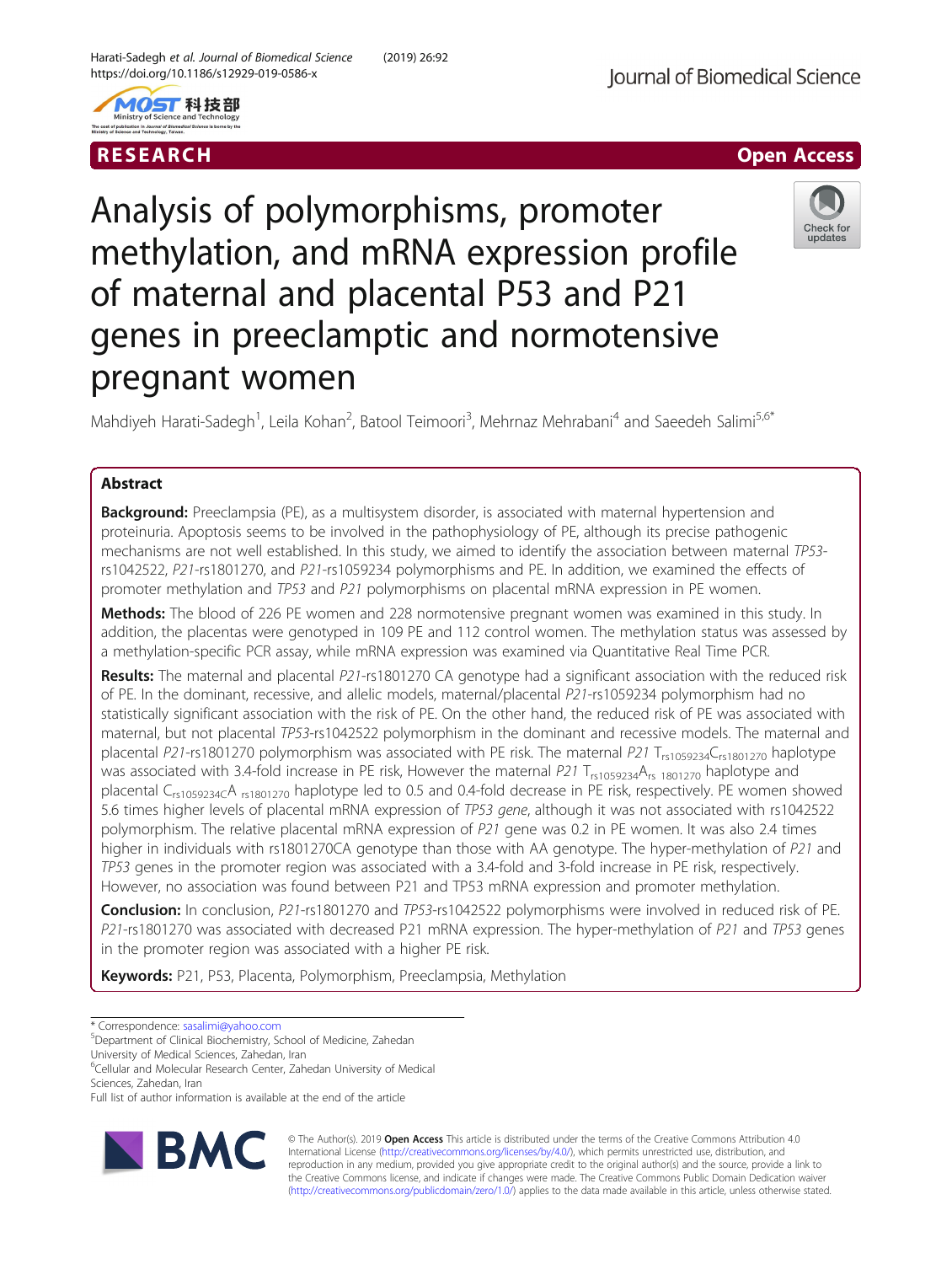## Background

Preeclampsia (PE) is a multisystem disorder, characterized by maternal hypertension and proteinuria. PE has been detected in 3–5% of all pregnancies around the world [\[1](#page-8-0), [2\]](#page-8-0). This disorder may progress to eclampsia (convulsive form) due to late presentation, delayed diagnosis, and delayed treatment. It is therefore necessary to identify reliable hallmarks for early diagnosis of PE and develop efficient treatment strategies [[3\]](#page-8-0). The precise pathogenic mechanisms underlying PE are still undetermined. Nevertheless, some important factors in PE development involve insufficient development of the placenta, immune maladaptation, oxidative stress, thrombosis, and placental ischemia. In addition, there are genetic factors in these components, which contribute to these pathogenic changes [[4](#page-8-0), [5](#page-8-0)]. In the trophoblast life cycle, normal proliferation and apoptosis are considered necessary. Aberrant cell turnover occurs in PE pregnancies, leading to increased apoptosis in placental trophoblasts [\[6](#page-8-0)]. The placental size and uteroplacental blood flow are limited due to abnormal cytotrophoblast cell differentiation during spiral artery invasion in uterine; therefore, the needs of the growing fetus are not met. In addition, placental hypoxia can be led to increased apoptosis in syncytiotrophoblast cells and necrosis [\[7](#page-8-0)]. The intracellular mechanisms of apoptosis in the PE placenta remain unknown [\[8](#page-9-0)]. TP53 as a tumor suppressor contributes to the progression of cell cycle and apoptosis [\[9\]](#page-9-0). P53 protein, as a major transcription factor, is involved in the regulation of cell apoptosis, growth arrest, and DNA repair under cell stress conditions. To activate downstream target genes, p53 is phosphorylated and acetylated at different sites [[10](#page-9-0)]. During complicated pregnancies, the level of p53 increases in the placenta, highlighting its role in the apoptosis of trophoblasts [\[11](#page-9-0)]. Downstream transcription of elements contributing to cell apoptosis and cycle arrest (e.g., p21) is promoted by increased level of p53 [\[8\]](#page-9-0). The TP53 gene on chromosome 17 encodes a 53-kDa protein composed of 393 amino acids. Functional effects have been attributed to various single nucleotide polymorphisms (SNPs) of *TP53* gene. At codon 72, a  $G > C$  substitution characterizes the TP53 gene polymorphism (P72R, rs1042522), which is found in the transactivation domain of the p53 protein with possible effects on the protein activity [\[12](#page-9-0)]. P21 (p21Cip1), as an important cell cycle regulator in G1 and S phases, is involved in the pathogenesis of various diseases [\[13](#page-9-0)]. Overall, rs1801270 (C98A), as the most common P21 gene polymorphism, is a C > A substitution at codon 31 of the P21 protein. Accordingly, DNA binding of zinc finger motif and P21 expression may alter. In addition, rs1059234 (C70T) is another P21 polymorphism, which is located downstream the stop codon in the 3′-untranslated region. This site is involved in cell proliferation, differentiation, and tumor suppression [\[14](#page-9-0)]. Several studies have indicated both genes and apoptotic pathways are important in the regulation on PE [\[15](#page-9-0), [16\]](#page-9-0). However, no studies have examined the association of P21 gene polymorphisms with PE development. In addition, the association between the TP53 polymorphisms and PE has been less highlighted [\[17\]](#page-9-0). On the other hand, some studies have confirmed a relationship between methylation of various genes and PE [[2,](#page-8-0) [18\]](#page-9-0). These results suggest that epigenetic modifications such as DNA methylation affect gene expression and can act as susceptibility factors in various diseases, including PE. DNA methylation as a complex process depends on environmental factors and genomic background [\[19\]](#page-9-0). Although the pathogenesis of PE is closely associated with the methylation status of the relevant genes [\[20](#page-9-0)], the association between placental promoter methylation of P21/ TP53 gene and PE risk remains unexamined. In the present study, we examined the association of maternal and placental TP53 (rs1042522) and P21 (rs1801270 and rs1059234) gene polymorphisms with the risk of PE development. Then, we examined the effects of placental P21-rs1801270, P21-rs1059234, and TP53-rs1042522 polymorphisms and placental DNA methylation of P21 /TP53 gene (promoter regions) on P21/TP53 mRNA expression.

## Materials and methods Subjects

In this study, a total of 228 healthy pregnant women and 226 PE women were recruited from Ali-ebn-Abi Taleb Hospital, affiliated to Zahedan University of Medical Sciences. PE was characterized by hypertension and proteinuria. Proteinuria was defined as ≥0.3 g/24 h or ≥ + 1 protein on a urine dipstick after the 20th gestational week, and hypertension was described as systolic blood pressure (SBP)  $\geq$  140 mmHg or diastolic blood pressure  $(DBP) \geq 90$  mmHg on two or more assessments (within at least six-hour intervals) [[21](#page-9-0)]. Absence of proteinuria or hypertension and no increase in blood pressure were the study inclusion criteria for control group. On the other hand, autoimmune diseases, renal disorders, chronic hypertension, cancer, collagen vascular disorders, and thrombosis were among the study exclusion criteria. Following delivery, the placentas of 112 normotensive women and 109 PE women, as well as the blood samples of all study participants were collected.

#### Sample preparation

After collecting peripheral blood samples (2 mL) from mothers, they were kept in a freezer at − 20 °C. Placental tissues were collected after childbirth. To remove fetal and maternal blood, phosphate-buffered saline was used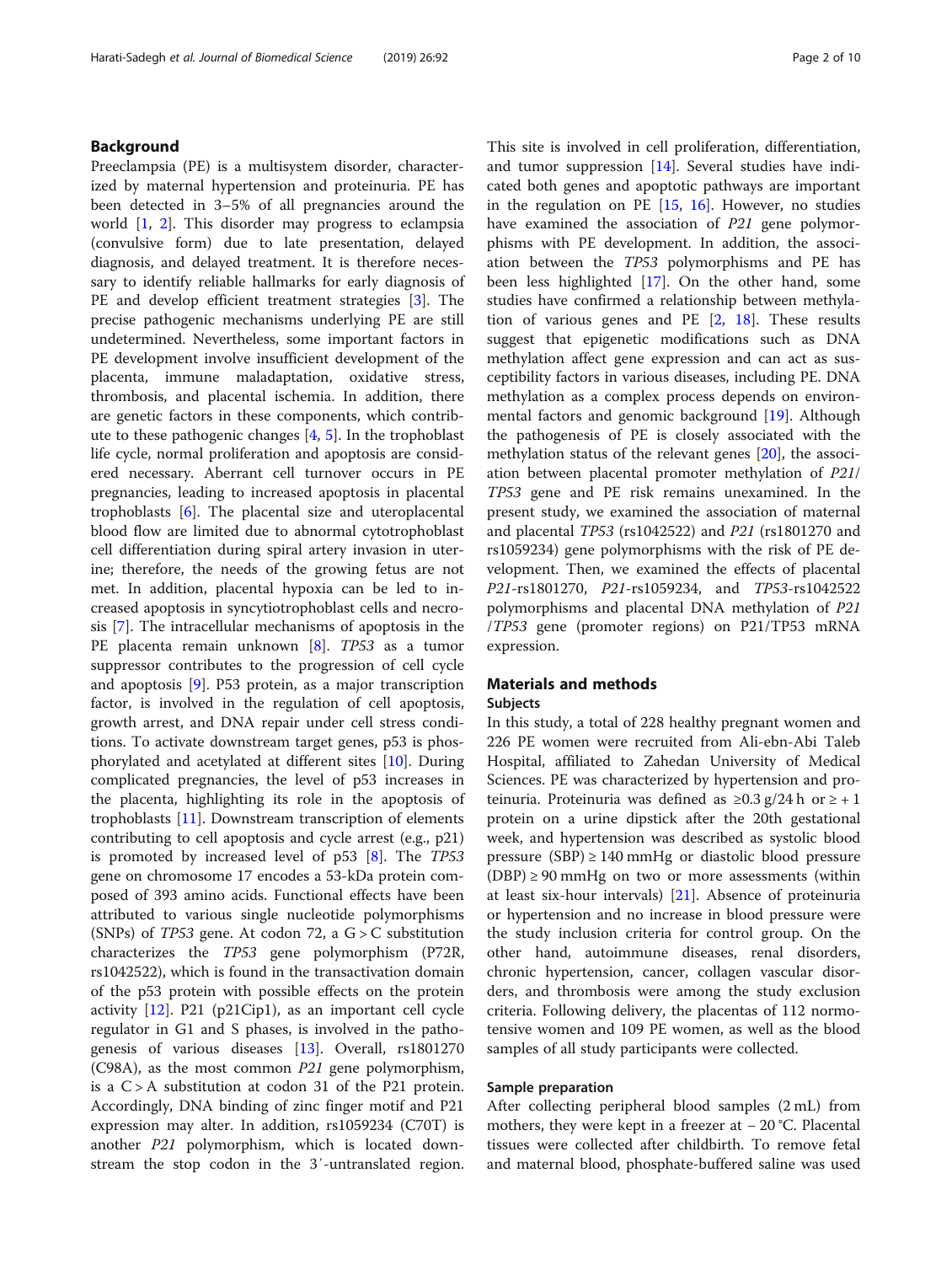for washing the tissue samples at 4 °C. The tissue samples were kept at − 80 °C for the extraction of DNA and RNA.

## Genetic analysis

The salting-out method was used for extracting genomic DNA from peripheral blood samples, treated with EDTA. A DNA extraction kit (DynaBio, Takapoozist, Iran) was also used to extract DNA from placental tissues according to manufacturer's instruction. The PCR-RFLP assay was carried out for the detection of TP53 (rs1042522) and P21 (rs1801270 and rs1059234) polymorphisms, as described by Yaghmaei et al. [\[12](#page-9-0)] and Salimi et al. [\[14\]](#page-9-0), respectively. The annealing temperature, primer sequences, and fragment size are presented in Table 1. To confirm genotyping quality, we carried out the randomly repeated genotyping for about 30% of the samples and the findings were in accordance to the preceding genotyping results.

## DNA bisulfite conversion and methylation-specific PCR

An EpiTect Bisulfite kit (Qiagen, Germany) was used for treating the placental DNA of 109 PE and 112 control women with sodium bisulfite. The methylation-specific PCR (MSP) assay was performed to analyze the alleles (methylated and unmethylated); Table 1 presents the primers for the promoter regions of P21 and TP53 genes [[22,](#page-9-0) [23](#page-9-0)]. For MSP amplification, a final volume of 15 μL containing 5 μL of deionized water, 7 μl of hot-start PCR master mix, 1 μL of template bisulfite DNA ( $\sim 100$  ng/μL), and  $1 \mu$ L of every primer, was used. The thermocycling

conditions for the PCR were as follows: 35 cycles of PCR, including 35 s of denaturation at 95 °C, 35 s of annealing at 60 °C, 35 s of extension at 72 °C, and a final 10-min extension for all primer sets at  $72 \degree C$  (Fig. [1\)](#page-3-0).

### Real-time PCR assay

To isolate total RNA from the placenta, we used RNX-Plus (Sinaclon, Tehran, Iran). Moreover, PrimeScript 1st strand cDNA synthesis kit (Takara Bio, Shiga, Japan) was used to generate cDNA according to the manufacturer's instructions. An ABI PRISM 7500 RT-PCR system (Applied Biosystems) with SYBR Green was used to evaluate mRNA expression. For amplification, a reaction mixture (20 μl) of SYBR Green/high ROX (10 μl; Amplicon), 2 μl of cDNA solution, 7 μl of nuclease-free water, and 10 pmol of each primer [\[23](#page-9-0)–[25](#page-9-0)] was used. Analysis of each sample was performed in triplicate. To determine the relative expression of mRNA in the target genes, the  $2^{-\Delta\Delta Ct}$  method was applied, then, the expression levels were normalized to a housekeeping gene; ΔCt was the difference between β-actin (control) and P21/TP53 genes.

#### Statistical analysis

To compare the clinical parameters between the groups, Chi square was used. Using logistic regression analysis, the relationship between case–control status and genetic variants was also determined after adjustment for age, BMI and ethnicity. To determine the significant allelic and genotypic associations, the odds ratios (ORs) were measured at a 95% CI (confidence interval). The effects of polymorphism and methylation

Table 1 The primer sequences, annealing temperature and fragment sizes for molecular analysis

|                                    | Method                  | Primer Sequence $5' \rightarrow 3'$                              | PCR Product (bp) | Tm °C |
|------------------------------------|-------------------------|------------------------------------------------------------------|------------------|-------|
| P21-rs1059234                      | PCR-RFLP <sup>a</sup>   | Forward: CCCAGGGAAGGGTGTCCTG<br>Reverse: GGGCGGCCAGGGTATGTAC     | 298              | 64    |
| P21-rs1801270                      | PCR-RFLP                | Forward: GTCAGAACCGGCTGGGGATG<br>Reverse: CTCCTCCCAACTCATCCCGG   | 272              | 64    |
| TP53-rs1042522                     | PCR-RFLP                | Forward: GTCCCAAGCAATGGATGAT<br>Reverse: CAAAAGCCAAGGAATACACG    | 551              | 61    |
| P21<br>promoter region             | <b>MSP</b> <sup>b</sup> | FM: TACGCGAGGTTTCGGGATC<br>RM: CCCTAATATACAACCGCCCCG             | 174              | 60    |
|                                    |                         | FU: GGATTGGTTGGTTTGTTGGAATTT<br>RU: ACAACCCTAATATACAACCACCCCA    | 164              |       |
| P <sub>53</sub><br>promoter region | <b>MSP</b>              | FM: GTAGTTTGAACGTTTTTATTTTGGC<br>RM: CCTACTACGCCCTCTACAAACG      | 115              | 60    |
|                                    |                         | FU: GTAGTTTGAATGTTTTTATTTGGT<br>RU: CCTACTACACCCTCTACAAACA       | 115              |       |
| P21                                | Real-time PCR           | Forward: GCTCTGCTGCAGGGGACAGC<br>Reverse: TCTGCCGCCGTTTTCGACCC   | 136              | 60    |
| P <sub>53</sub>                    | Real-time PCR           | Forward: GAGCTGAATGAGGCCTTGGA<br>Reverse: CTGAGTCAGGCCCTTCTGTCTT | 151              | 60    |
| β-Actin                            | Real-time PCR           | Forward: CCTGGCACCCAGCACAAT<br>Reverse: GCCGATCCACACGGAGTACT     | 70               | 60    |

<sup>a</sup> Polymerase chain reaction–restriction fragment length polymorphism <sup>b</sup> Methylation Specific PCR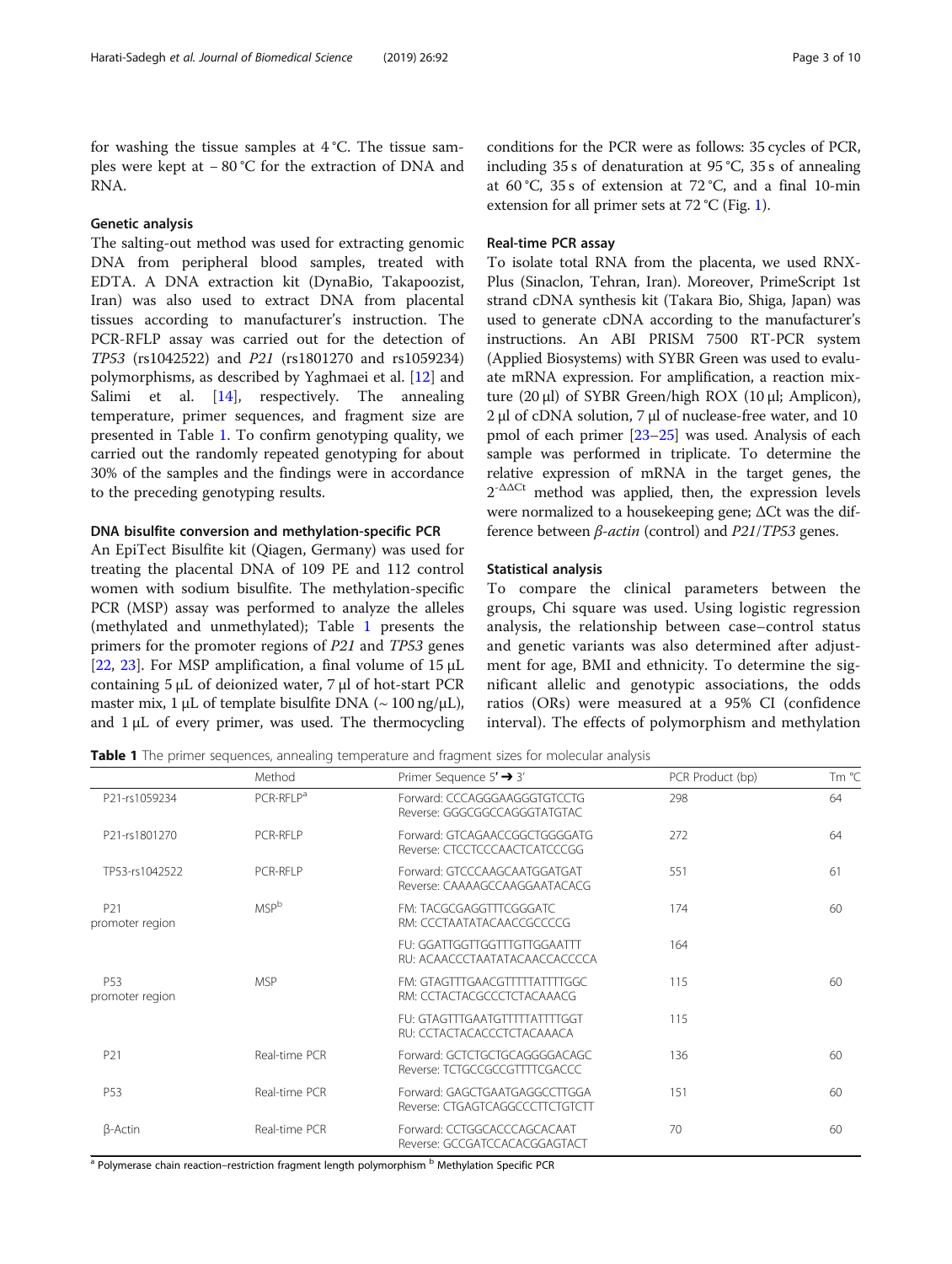<span id="page-3-0"></span>

on mRNA expression were examined by the One-Way ANOVA test. Haplotype analysis was conducted using online SHEsisPlus software [[26\]](#page-9-0). The Posthoc Bonferroni correction was performed to confirm the findings. To analyze data, SPSS version 20.0 was used at a significance level of 0.05.

## Results

#### Population characteristics

Table 2 presents the clinical and demographic data of 454 pregnant women (228 normotensive women and 226 women with PE). The mean of maternal age and BMI were similar between two groups. The ethnicity did not differ between PE and control women. The PE group had a significantly lower gestational age and birth weight, while SBP, DBP and the frequency of primiparity were significantly higher.

Table 2 Demographic characteristics of PE women and controls

| Variable                           | Controls<br>$n = 228$ | $PF n = 226$    | $P$ -value |
|------------------------------------|-----------------------|-----------------|------------|
| Maternal age(mean $\pm$ SD, years) | $78.3 + 6.4$          | $27.5 + 6.2$    | 0.2        |
| BMl(kq/m2)                         | $26.5 + 3.1$          | $27.03 \pm 3.7$ | 0.1        |
| Gestation age(mean $\pm$ SD, days) | $273 + 18$            | $254 + 24$      | < 0.0001   |
| Birth weight (mean $\pm$ SD, g)    | $3079 + 410$          | $7873 + 498$    | < 0.0001   |
| $SBP$ (mean $\pm$ SD, mmHg)        | $103 \pm 13$          | $151 + 19$      | < 0.0001   |
| $DBP$ (mean $\pm$ SD, mmHg)        | $68 + 9.2$            | $96 + 12.7$     | < 0.0001   |
| Primiparity, n(%)                  | 60(26.3)              | 102 (45.1)      | < 0.0001   |
| Ethnicity                          |                       |                 |            |
| Fars                               | 100 (43.9)            | 104 (46)        | 0.4        |
| Balooch                            | 128 (56.1)            | 122 (54)        |            |

SD: Standard Deviation

#### Maternal P21 and TP53 polymorphisms and PE

The genotypic and allelic frequencies of P21 and TP53 polymorphisms in the maternal blood are shown in Table [3.](#page-4-0) The binary logistic regression model regarding the effects of genotypes on the risk of PE showed the following results:

There was no association between PE risk and P21 rs1059234 polymorphism in the dominant, recessive, and allelic models. The frequency of P21-rs1801270 CA genotype was significantly lower in the PE group, and this genotype could protect against PE susceptibility (OR = 0.3, 95% CI: 0.2–0.6,  $P = 0.0002$ ). Moreover, in the dominant and allelic models, P21-rs1801270 reduced PE risk (OR = 0.4, 95% CI: 0.3–0.7,  $P = 0.002$ ; OR = 0.6, 95% CI: 0.4–0.9,  $P = 0.03$ ; respectively). The frequencies of TP53-rs1042522 GC and CC genotypes were significantly lower in the PE group than those of the controls and were associated with a decline in PE risk ( $OR = 0.5$ , 95% CI: 0.3–0.9,  $P = 0.01$ ; OR = 0.4, 95% CI: 0.2–0.6,  $P =$ 0.0003). Additionally, a significant relationship was found between TP53-rs1042522 and PE risk reduction in the dominant, recessive, and allelic models  $(OR = 0.5,$ 95% CI: 0.3–0.7, P = 0.001; OR = 0.6, 95% CI: 0.4–0.9,  $P = 0.007$ ; OR = 0.6, 95% CI: 0.5–0.8,  $P = 0.0001$ ).

## Placental P21 and TP53 polymorphisms and PE

As shown in Table [4](#page-5-0), no association was found between the risk of PE and placental P21-rs1059234 polymorphism. However, the CA genotype of P21-rs1801270 frequency was significantly lower in the placenta of PE patients and was associated with PE risk reduction (OR = 0.4, 95% CI: 0.2–0.8,  $P = 0.013$ ). Moreover, a significant relationship was found between P21-rs1801270 and PE risk reduction in the dominant model (OR =  $0.5$ , 95%CI: 0.2–0.9,  $P = 0.034$ ). In the recessive and allelic models,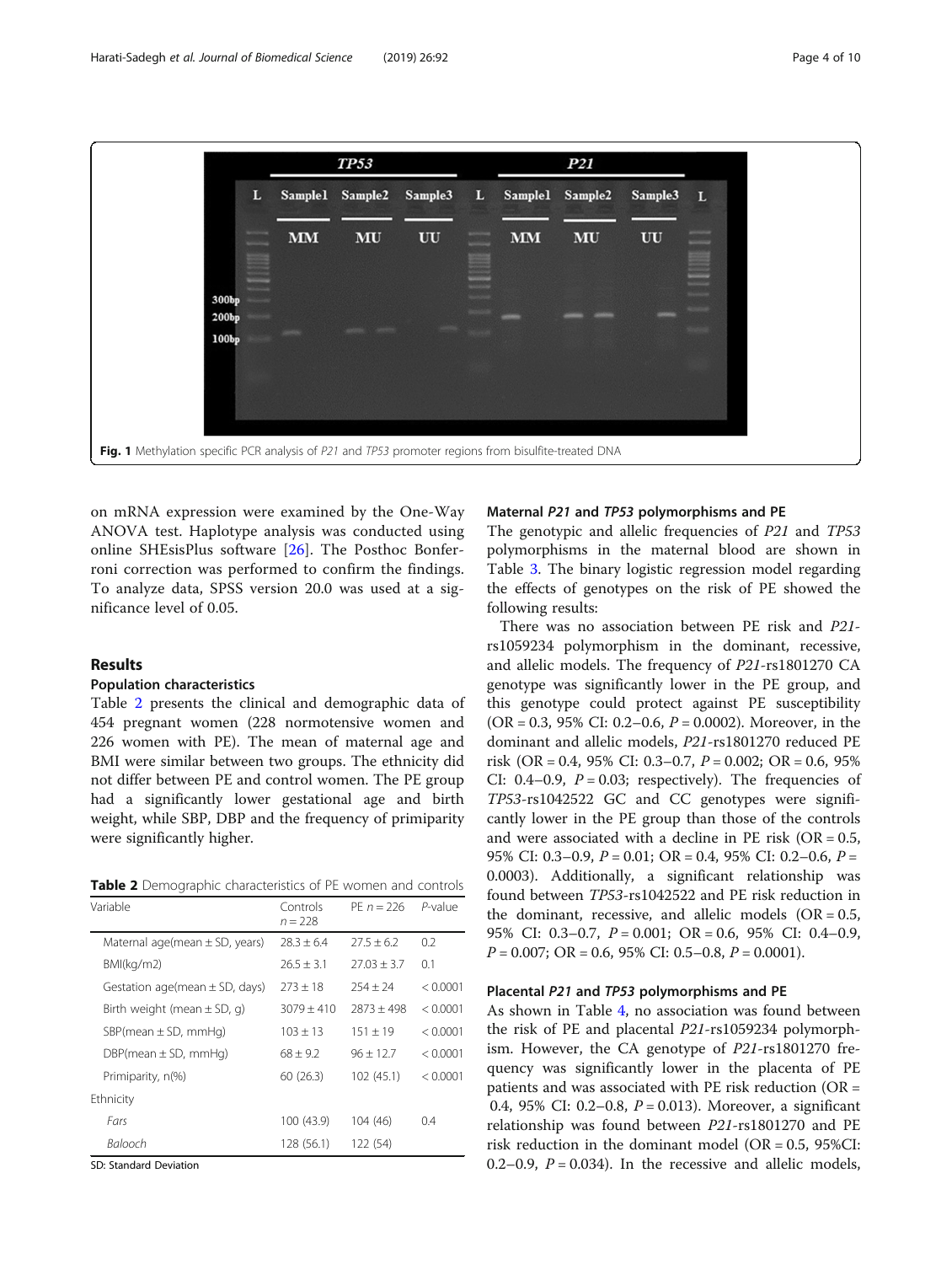|                                  | PE $(n = 226)$ | Control ( $n = 228$ ) | $P$ -value               | OR(95% CI)        | BC P-value                     |
|----------------------------------|----------------|-----------------------|--------------------------|-------------------|--------------------------------|
| P21-rs1059234                    |                |                       |                          |                   |                                |
| $CC, n(\%)$                      | 199 (88)       | 199 (87)              | $\overline{\phantom{0}}$ | $\mathbf{1}$      |                                |
| $CT, n(\%)$                      | 22(10)         | 28(12)                | 0.43                     | $0.7(0.4-1.4)$    | 0.44                           |
| $TT, n(\%)$                      | 5(2)           | 1(1)                  | 0.14                     | $5(0.6-43.2)$     | 0.11                           |
| Dominant (CT + TT vs. CC)        |                |                       | 0.8                      | $0.9(0.5-1.6)$    | 0.8                            |
| Recessive ( $TT$ vs. $CC + CT$ ) |                |                       | 0.14                     | $5(0.6-44.3)$     | 0.11                           |
| $C, n(\%)$                       | 420 (93)       | 426 (93)              |                          | 1                 |                                |
| $T, n$ (%)                       | 32(7)          | 30(7)                 | 0.8                      | $1.1(0.6-1.8)$    | $\qquad \qquad \longleftarrow$ |
| P21-rs1801270                    |                |                       |                          |                   |                                |
| $CC, n(\%)$                      | 200 (89)       | 177 (78)              | $\equiv$                 | $\mathbf{1}$      |                                |
| CA, n(%)                         | 19(8)          | 49 (21)               | 0.0002                   | $0.3(0.2-0.6)$    | 0.0001                         |
| AA, n(%)                         | 7(3)           | 2(1)                  | 0.16                     | $3.1(0.6 - 15.1)$ | 0.14                           |
| Dominant (CA + AA vs. CC)        |                |                       | 0.002                    | $0.4(0.3-0.7)$    | 0.002                          |
| Recessive (AA vs. $CC + CA$ )    |                |                       | 0.11                     | $3.6(0.7-17.6)$   | 0.09                           |
| $C, n$ (%)                       | 419 (93)       | 403 (88)              |                          | $\mathbf{1}$      |                                |
| A, $n\frac{9}{6}$                | 33(7)          | 53 (12)               | 0.03                     | $0.6(0.4-0.9)$    | $\overline{\phantom{m}}$       |
| TP53-rs1042522                   |                |                       |                          |                   |                                |
| GG, n(%)                         | 65 (29)        | 36(16)                |                          | 1                 |                                |
| GC, n(%)                         | 98 (43)        | 101(44)               | 0.012                    | $0.5(0.3-0.9)$    | 0.012                          |
| $CC, n(\%)$                      | 63 (28)        | 91(40)                | 0.0003                   | $0.4(0.2-0.6)$    | 0.0002                         |
| Dominant (GC + CC vs. GG)        |                |                       | 0.001                    | $0.5(0.3-0.7)$    | 0.001                          |
| Recessive (CC vs. $GG + GC$ )    |                |                       | 0.007                    | $0.6(0.4-0.9)$    | 0.007                          |
| $G, n(\%)$                       | 228 (51)       | 173 (38)              |                          | $\mathbf{1}$      |                                |
| $C, n(\%)$                       | 224 (49)       | 283 (62)              | 0.0001                   | $0.6(0.5-0.8)$    | $\qquad \qquad \longleftarrow$ |

<span id="page-4-0"></span>Table 3 The frequency of alleles and genotypes of maternal P21-rs1059234, P21-rs1801270 and TP53-rs1042522 polymorphisms in PE women and controls

BC P-value, Bonferroni corrected P-value

the placental P21-rs1801270 polymorphism had no association with PE. Based on the findings, the frequency of CC genotype in the placental TP53-rs1042522 polymorphism was lower in the PE group compared to controls, but the difference was marginally non-significant  $(P = 0.051)$ . However, a significant relationship was found between TP53-rs1042522 and PE risk reduction in the allelic model (OR = 0.7, OR: 0.4–1,  $P = 0.03$ ).

## Haplotype analysis and linkage disequilibrium of P21 gene

Table [5](#page-5-0) presents four haplotypes of maternal C98A (rs1801270) and C70T (rs1059234) polymorphisms, including two alleles from each polymorphism. In both groups,  $C_{rs1059234}$   $C_{rs1801270}$  was the most common haplotype. According to the haplotype analysis,  $T_{rs1059234C}$   $C_{rs1801270}$  haplotype was significantly higher in PE women, which was associated with a 3.4-fold increase in PE risk (OR = 3.4, 95% CI: 1.4–8.2,  $P =$ 0.005). Moreover,  $T_{rs1059234C}$   $A_{rs1801270}$  haplotype was

significantly higher in healthy women, which was associated with a decreased in PE risk to 0.5-fold. (OR =  $0.5$ , 95% CI: 0.2–1,  $P = 0.03$ ). The linkage disequilibrium was determined for P21 polymorphisms (D' = 0.31,  $r^2$  = 0.09 in the PE group vs.  $D' = 0.73$ ,  $r^2 = 0.27$  in the controls).

Placental P21-rs1059234 and P21-rs1801270 haplotypes analysis showed a significant association between Crs1059234CA rs1801270 haplotype and PE risk reduction  $(OR = 0.4, 95\% CI: 0.2–0.9, P = 0.03)$  (Table [6](#page-5-0)).

## DNA methylation of placental P21/TP53 gene

Table [7](#page-6-0) presents the promoter DNA methylation of placental P21 and TP53 genes in the two groups. The higher frequency of partially methylated status (UM) in P21 promoter region and high frequency of hyper-methylated status (MM) in TP53 promoter region was reported in the PE group, which was associated with a higher PE risk (OR = 2.9, 95%CI = 1.1–7.2, P = 0.026; OR = 9.7, 95%CI = 1.2– 79.2,  $P = 0.034$ ; respectively). In addition, the frequency of partially and hyper-methylated status  $(UM + MM)$  in P21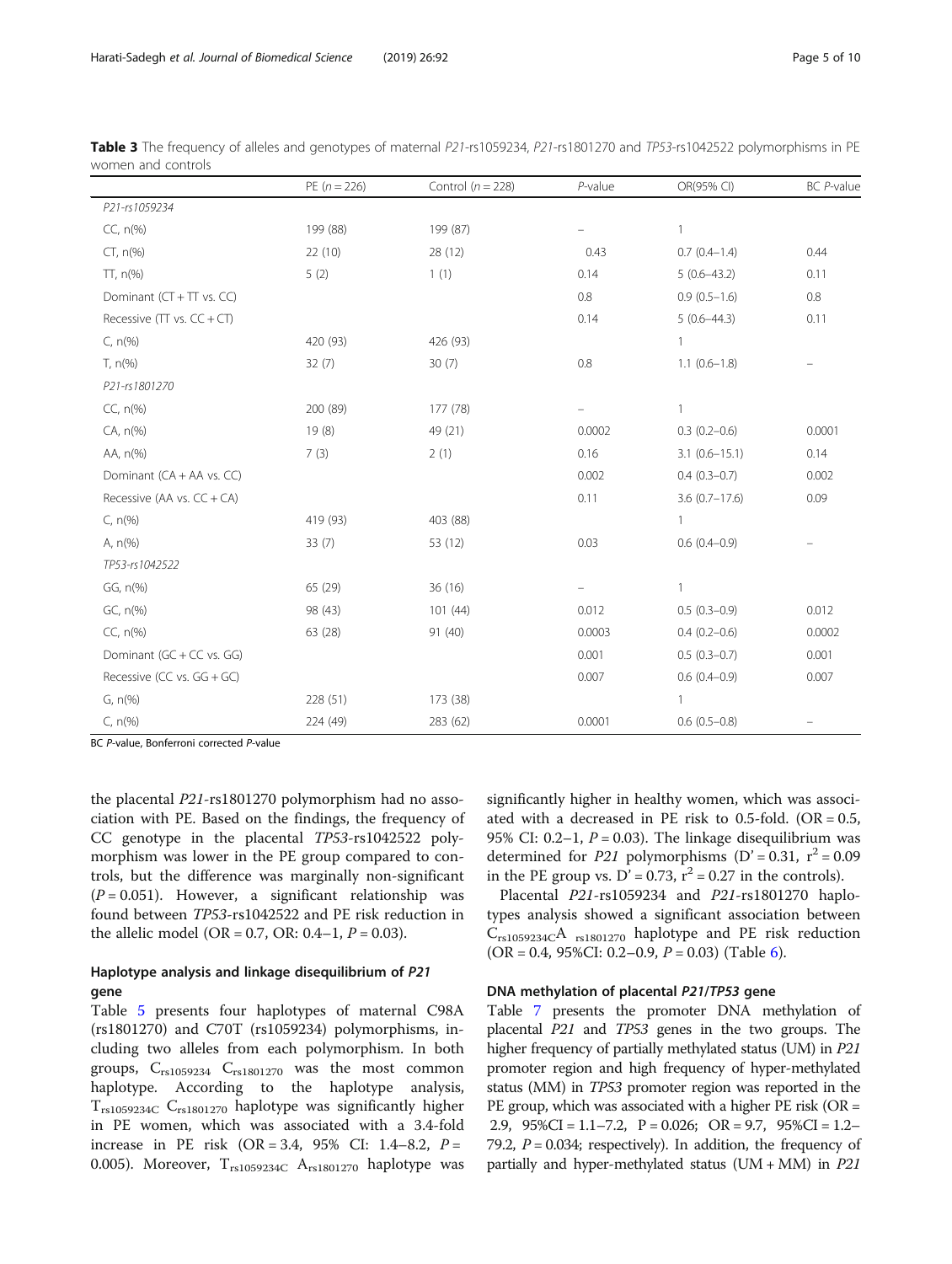|                                  | PE<br>$(n = 109)$ | Control<br>$(n = 112)$ | $P$ -value                     | OR(95% CI)        | <b>BC</b><br>$P$ -value |
|----------------------------------|-------------------|------------------------|--------------------------------|-------------------|-------------------------|
| P21-rs1059234                    |                   |                        |                                |                   |                         |
| $CC, n(\%)$                      | 89 (81.7)         | 97 (86.6)              |                                | $\mathbf{1}$      |                         |
| $CT, n(\%)$                      | 17 (15.6)         | 13 (11.6)              | 0.37                           | $1.4(0.6-3.1)$    | 0.38                    |
| $TT, n(\%)$                      | 3(2.8)            | 2(1.8)                 | 0.60                           | $1.6(0.3-10)$     | 0.59                    |
| Dominant (CT + TT vs. CC)        |                   |                        | 0.32                           | $1.4(0.7-3)$      | 0.31                    |
| Recessive ( $TT$ vs. $CC + CT$ ) |                   |                        | 0.63                           | $1.6(0.2 - 9.5)$  | 0.62                    |
| $C, n$ (%)                       | 195 (89.5)        | 207 (92.4)             | $\overline{\phantom{a}}$       | $\mathbf{1}$      |                         |
| $T, n(\%)$                       | 23 (10.5)         | 17(7.6)                | 0.3                            | $1.4(0.7-2.8)$    |                         |
| P21-rs1801270                    |                   |                        |                                |                   |                         |
| $CC, n(\%)$                      | 95 (87.2)         | 85 (75.9)              | $\qquad \qquad \longleftarrow$ | $\mathbf{1}$      |                         |
| $CA, n(\%)$                      | 11(10.1)          | 26 (23.2)              | 0.013                          | $0.4(0.2 - 0.8)$  | 0.010                   |
| AA, n(%)                         | 3(2.8)            | 1(0.9)                 | 0.40                           | $2.7(0.3-26.3)$   | 0.38                    |
| Dominant (CA + AA vs. CC)        |                   |                        | 0.034                          | $0.5(0.2-0.9)$    | 0.031                   |
| Recessive (AA vs. $CC + CA$ )    |                   |                        | 0.33                           | $3.1(0.3 - 30.7)$ | 0.30                    |
| $C, n$ (%)                       | 201 (92)          | 196 (87.5)             | $\overline{\phantom{a}}$       | $\mathbf{1}$      |                         |
| A, n(% )                         | 17(8)             | 28 (12.5)              | 0.1                            | $0.6(0.3-1.1)$    |                         |
| TP53-rs1042522                   |                   |                        |                                |                   |                         |
| GG, n(%)                         | 31 (28.4)         | 21 (18.8)              |                                | $\mathbf{1}$      |                         |
| $GC, n(\%)$                      | 45 (41.3)         | 45 (40.2)              | 0.27                           | $0.7(0.4-1.4)$    | 0.27                    |
| $CC, n(\%)$                      | 33 (30.3)         | 46(41.1)               | 0.051                          | $0.5(0.2-1)$      | 0.045                   |
| Dominant (GC + CC vs. GG)        |                   |                        | 0.091                          | $0.6(0.3-1.1)$    | 0.090                   |
| Recessive (CC vs. $GG + GC$ )    |                   |                        | 0.095                          | $0.6(0.4-1.1)$    | 0.094                   |
| $G, n(\%)$                       | 107 (49.1)        | 87 (38.8)              | $\overline{\phantom{m}}$       | $\mathbf{1}$      |                         |
| $C, n$ (%)                       | 111 (50.9)        | 137 (61.2)             | 0.03                           | $0.7(0.4-1)$      |                         |

<span id="page-5-0"></span>

| Table 4 The frequency of alleles and genotypes of placental P21-rs1059234, P21-rs1801270 and TP53-rs1042522 polymorphisms in |  |  |  |
|------------------------------------------------------------------------------------------------------------------------------|--|--|--|
| PE women and controls                                                                                                        |  |  |  |

BC P-value, Bonferroni corrected P-value

and TP53 promoter regions was significantly higher in the PE group, which was associated with 3.4 and 3-fold increase in PE risk respectively  $(OR = 3.4, 95\% \text{ CI} = 1.4-8.3; P =$ 0.009; OR = 3, 95% CI = 1.4–6.7;  $P = 0.006$ ; respectively).

## Relative mRNA expression of placental P21 and TP53 genes

According to Fig. [2,](#page-6-0) the mRNA expression of the placental P21 gene was 0.2-time in PE group compared to

Table 5 Haplotype analysis of maternal P21-rs1059234 and P21rs1801270 polymorphisms and PE risk

| Haplotype<br>rs1059234<br>rs1801270 | PE n (%) | Control n (%) | $P$ -value | OR (95% CI)      |
|-------------------------------------|----------|---------------|------------|------------------|
| CC                                  | 398 (88) | 397 (87)      | 0.6        | $1.1(0.7-1.6)$   |
| TA                                  | 11(2)    | 24(5)         | 0.03       | $0.5(0.2-1)$     |
| CA                                  | 22(5)    | 29(7)         | 0.3        | $0.7(0.4-1.3)$   |
| ТC                                  | 21(5)    | 6(1)          | 0.005      | $3.4(1.4 - 8.2)$ |

controls ( $P < 0.0001$ ). Level of relative mRNA expression in the placental TP53 gene was 5.6 times higher in the PE group compared to controls  $(P < 0.0001)$ .

Association between relative mRNA expression and promoter methylation of placental P21 and TP53 genes Although placental P21 mRNA expression was higher in un-methylated promoters in comparison with methylated promoters, the difference was not significant  $(P >$ 

Table 6 Haplotype analysis of placental P21-rs1059234 and P21rs1801270 polymorphisms and PE risk

| Haplotype<br>rs1059234,<br>rs1801270 | PE n (%) | Control n (%) | $P$ -value | OR (95% CI)    |
|--------------------------------------|----------|---------------|------------|----------------|
| CC                                   | 188 (86) | 188 (84)      | 0.6        | $1.2(0.7-2)$   |
| TA                                   | 10(5)    | 9(4)          | 0.9        | $1(0.4-2.6)$   |
| СA                                   | 7(3)     | 19(8)         | 0.03       | $0.4(0.2-0.9)$ |
| ТC                                   | 13(6)    | 8(4)          | 0.2        | $1.9(0.8-4.7)$ |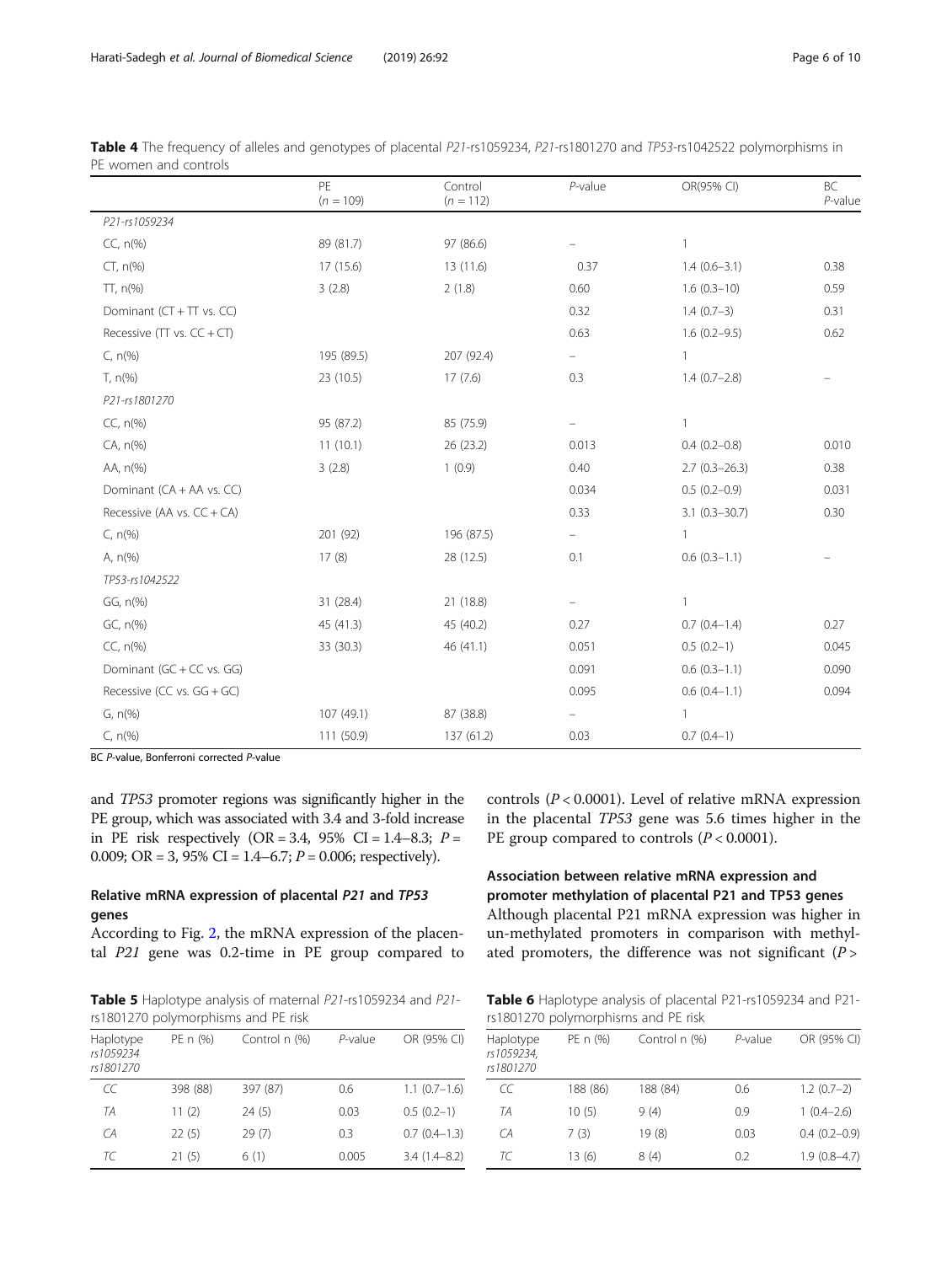<span id="page-6-0"></span>Table 7 The promoter methylation status of the P21 and TP53 genes in PE women and control group

| Methylation status           | -PF                                                                       | control<br>$(n = 109)$ $(n = 112)$ | OR (95% CI)       | $P$ -value | BC<br>P-value |  |  |
|------------------------------|---------------------------------------------------------------------------|------------------------------------|-------------------|------------|---------------|--|--|
|                              |                                                                           |                                    |                   |            |               |  |  |
|                              |                                                                           | P21 promoter methylation           |                   |            |               |  |  |
| UU, n (%)                    |                                                                           | 89 (81.7) 105 (93.8)               | -1                |            |               |  |  |
| UM, n (%)                    | $17(15.6)$ 7 (6.3)                                                        |                                    | $2.9(1.1 - 7.2)$  | 0.026      | 0.021         |  |  |
| MM, n (%)                    | 3(2.8)                                                                    | 0(0)                               |                   |            |               |  |  |
| $UM + MM$ vs $UU$ , n $(\%)$ |                                                                           |                                    | $3.4(1.4 - 8.3)$  | 0.009      | 0.006         |  |  |
| TP53 promoter methylation    |                                                                           |                                    |                   |            |               |  |  |
| UU, n (%)                    | 84 (77.1)                                                                 | $102(91.1)$ 1                      |                   |            |               |  |  |
| UM, n (%)                    | 17(15.6)                                                                  | 9(8)                               | $2.3(1-5.4)$      | 0.058      | 0.053         |  |  |
| MM, n (%)                    | 8(7.3)                                                                    | 1(0.9)                             | $9.7(1.2 - 79.2)$ | 0.034      | 0.010         |  |  |
| $UM + MM$ vs UU, n $(\%)$    |                                                                           |                                    | $3(1.4-6.7)$      | 0.006      | 0.004         |  |  |
|                              | LL Llnmethylated: M: Methylated: RC Payalue, Ronferroni corrected Payalue |                                    |                   |            |               |  |  |

U: Unmethylated: M: Methylated; BC P-value, Bonferroni corrected P-value

0.05). The TP53 mRNA expression was higher in the placental TP53 methylated promoters, compared to unmethylated promoters; nonetheless, the difference was marginally not significant ( $P = 0.06$ ) (Fig. [3\)](#page-7-0).

## Association between relative mRNA expression and placental P21 and TP531 polymorphisms

No relationship was found between P21-rs1059234 polymorphism and relative mRNA expression of P21. The relative mRNA expression of P21 gene was 2.4 times higher in rs1801270 CA genotype, compared to AA genotype ( $P = 0.04$ ). On the other hand, the relative mRNA expression of placental TP53 gene showed no significant difference between rs1042522 genotypes  $(P > 0.05)$  (Fig. [4](#page-7-0)).

As shown in tables, all statistical findings remained significant after Bonferroni correction.

## **Discussion**

Apoptosis is the process of programmed cell death, occurring when the cells are exposed to physiological, pathogenic, or cytotoxic stimuli [[27](#page-9-0)]. It also affects the life cycle of trophoblasts in the placenta [\[28\]](#page-9-0). Many proteins are involved in the regulation of apoptotic process, such as P53 and P21. It is well-established that the etiology of PE is related to the placenta, as the clinical symptoms are relieved after placental delivery [\[5](#page-8-0)]. Tomas et al. demonstrated that trophoblast apoptosis was significantly higher in PE placentas, compared with controls. Moreover, an increase in placental apoptosis and syncytial knot formation has been reported in PE pregnancies. Therefore, amplified trophoblast turnover might result in the excessive release of trophoblast into maternal circulation, producing PE symptoms [\[29\]](#page-9-0). P53 also contributes to the regulation of cell apoptosis [\[30](#page-9-0)]. According to previous studies, upregulation of P53 induces apoptosis and suppresses endothelial cell proliferation in PE pregnancies. This condition of endothelial cells in fetal and maternal circulation may contribute to the pathogenesis of PE [[31\]](#page-9-0). Several mechanisms, including hypoxia and oxidative stress, can explain p53 stimulation in PE. P53 may contribute to PE at several cellular dysfunction levels,resulting in apoptosis and exaggerated autophagy [[8\]](#page-9-0). Previous studies demonstrated that in complicated pregnancies, upregulation of p53 pathway leads to the buildup of downstream cell-free target genes (e.g., P21) in maternal circulation. In addition, plasma p21 mRNA expression can be indicative of complicated pregnancies [\[32](#page-9-0), [33](#page-9-0)]. This case-control study compared the frequency of polymorphic variants in apoptotic genes of maternal blood and placenta of PE and normotensive pregnant women in Southeast of Iran. We found that maternal and placental P21-rs1801270 CA genotype was associated with a decreased PE risk (0.3 and 0.4-fold respectively). However, no association was found between maternal/placental P21-rs1059234 polymorphism and PE risk in the dominant, recessive, or allelic models. The maternal TP53-rs1042522 polymorphism was associated with the reduced risk of PE in the dominant, recessive, and allelic models. The significant association between

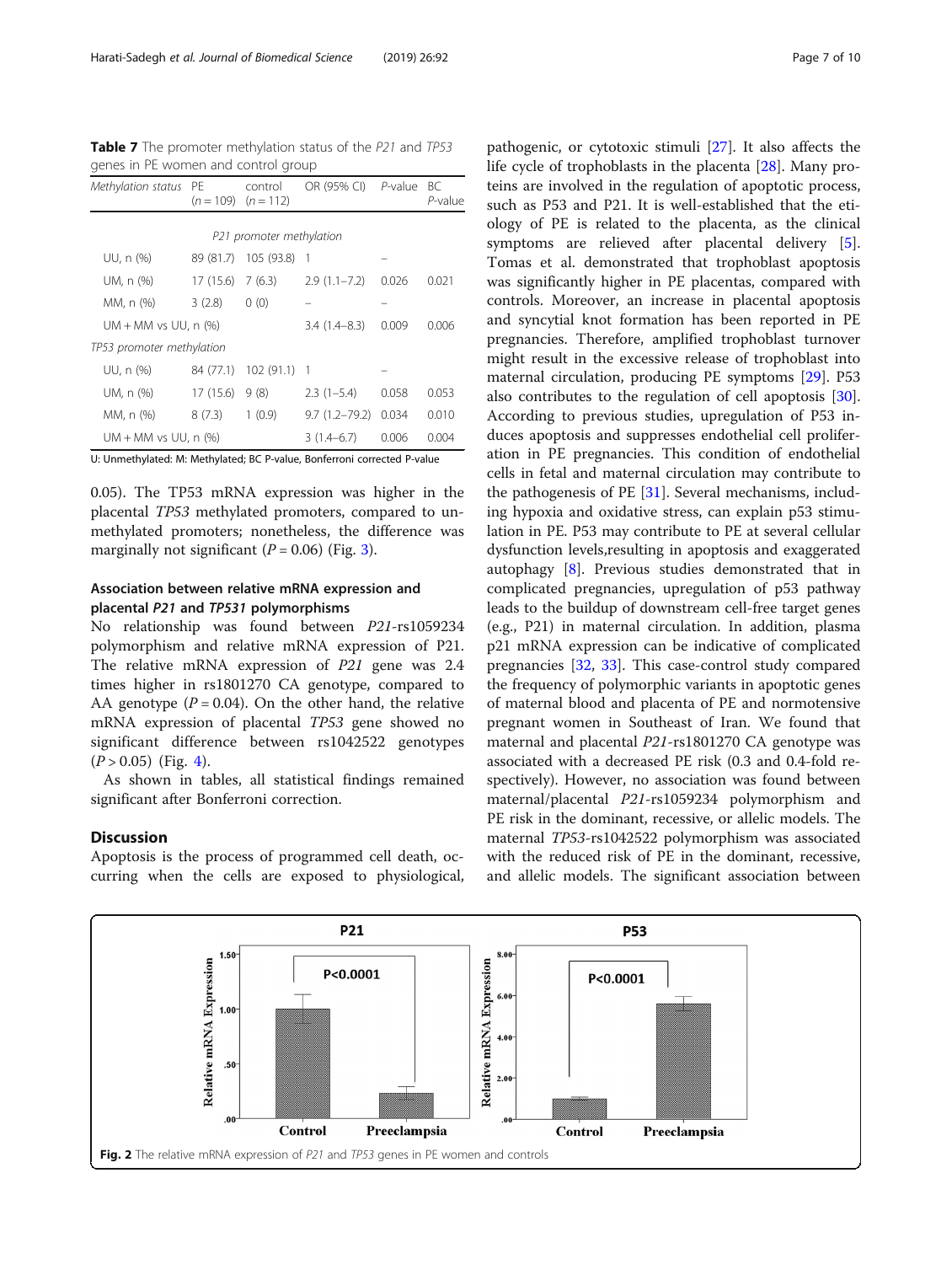<span id="page-7-0"></span>

placental TP53-rs1042522 and reduction in PE risk was observed in allelic model but not in dominant and recessive models. Based on the haplotype analysis, the maternal  $P21$  T<sub>rs1059234</sub>C<sub>rs1801270</sub> haplotype was associated with 3.4-fold increase in PE risk, However the maternal  $P21$  T<sub>rs1059234</sub>A<sub>rs1801270</sub> haplotype and placental Crs1059234CA rs1801270 haplotype led to 0.5 and 0.4-fold decrease in PE risk, respectively. Although some studies have highlighted the importance of polymorphic variants in apoptotic pathways during pregnancy, no study has yet examined the effects of maternal and placental P21 rs1059234 and P21-rs1801270 polymorphisms on the risk of PE. In addition, no study has investigated the placental TP53-rs1042522 polymorphism as a possible risk factor for PE. With respect to the TP53 gene, some studies have reported a relationship between TP53 gene SNPs and idiopathic recurrent miscarriage [[34](#page-9-0)], recurrent pregnancy loss [\[35](#page-9-0)], uterine leiomyoma susceptibility [\[12](#page-9-0)], and endometriosis-associated infertility [\[36](#page-9-0)]. Moreover, Busatto et al. analyzed the TP53-rs1042522 gene polymorphism in 99 healthy pregnant and 119 PE women in Brazil. Inconsistent with our observations, the case and control groups were not significantly different [[17\]](#page-9-0). The association between P21 polymorphisms and susceptibility to uterine leiomyoma [\[14](#page-9-0)], late-onset Alz-heimer's disease [[37](#page-9-0)], and cancer [[38\]](#page-9-0) has been investigated in the literature; however, the effects of P21

polymorphisms on diseases are controversial. In addition, we found that level of relative placental mRNA expression in TP53 gene was 5.6 times higher in the PE group  $(P < 0.0001)$ , however, TP53 mRNA expression showed no significant difference between rs1042522 genotypes. In the placental P21 gene, the relative mRNA expression was significantly reduced in the PE group, compared to controls  $(P < 0.0001)$ . The mRNA expression of rs1801270 CA genotype was 2.4 times higher than that of AA genotype. Hyper-methylation of P21 and  $TP53$  genes (UM + MM) in the promoter region was associated with a 3.4- fold and 3-fold increase in PE risk, respectively, however, no association was found between P21 and TP53 mRNA expression and promoter methylation. In this regard, Gao et al., after culturing human umbilical cord vein endothelial cells (HUVECs) from normal and PE pregnancies, evaluated cell growth. To identify the distribution of cell cycle and apoptosis, flowcytometric assessment was also performed. Based on the findings, cell growth was majorly repressed, while G1 arrest and apoptosis was increased in cultured HUVECs from PE pregnancies compared to normotensive pregnancies (controls). Since P53 protein was upregulated in HUVECs from PE pregnancies, G1 arrest, followed by P21 upregulation and downregulation of cyclin E was induced [[39\]](#page-9-0). Sharp et al. found that the protein expression of p53 and p21 was increased significantly in the

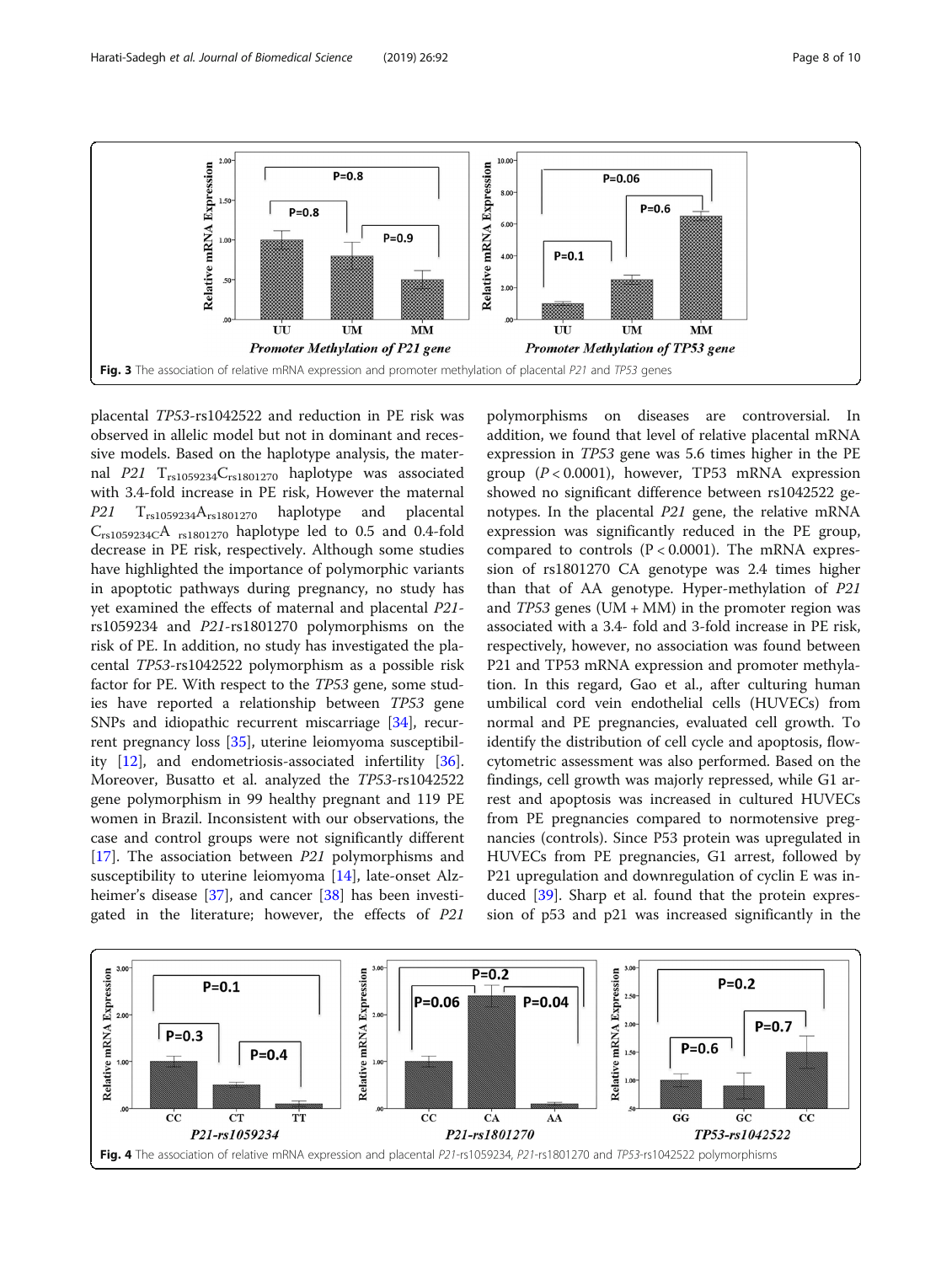<span id="page-8-0"></span>villous trophoblasts of PE-affected placental villi [\[8](#page-9-0)]. However, no significant change in the expression of apoptotic genes, such as p53, was observed in a study conducted by Mendilcioglu et al. [\[40](#page-9-0)]. Londero et al. reported a change in the immunohistochemical expression of cellular senescence and DNA damage markers, including  $Tp53$  and  $p21$  in the trophoblast and the placentas of PE [[41\]](#page-9-0). Ashur-Fabian et al. showed the higher prevalence of cell-free plasma expressions of  $hif1\alpha$  and P21 genes in pregnancies affected by hypoxia and/or intrauterine growth restriction [\[33](#page-9-0)]. In addition, Davies et al. recently showed that P21 in early-onset PE placentas was significantly higher than that of controls [\[42](#page-9-0)]. Although the association between P21 and TP53 promoter methylation and PE has not been examined, several studies have confirmed the effect of TP53 and P21 promoter methylation on various diseases such as cancer [[24,](#page-9-0) [43](#page-9-0)–[45](#page-9-0)]. Indeed, some studies have confirmed the relationship between methylation of several genes and PE susceptibility [[18,](#page-9-0) [46](#page-9-0), [47](#page-9-0)].

## Conclusions

In conclusion, our results suggest that TP53 and P21 polymorphisms could affect the risk of PE. The decreased risk of PE was associated with P21-rs1801270 and TP53-rs1042522 polymorphisms. The risk of PE increased 3.4 times in the presence of maternal P21  $T_{rs1059234}C_{rs1801270}$  haplotype and decreased to 0.5 and 0.4-fold in the presence of maternal  $T_{rs1059234}A_{rs1801270}$ and placental  $C_{rs1059234C}A_{rs1801270}$  haplotypes, respectively. P21-rs1801270 was associated with decreased P21 mRNA expression. In the promoter region, hypermethylation of P21 and TP53 genes increased the risk of PE. However, there was no relationship between P21/ TP53 mRNA expression and promoter methylation. Therefore, studies in different ethnic populations with a larger sample size should be performed to validate these findings and elucidate the molecular mechanisms of apoptosis involved in the development of PE.

#### Supplementary information

Supplementary information accompanies this paper at [https://doi.org/10.](https://doi.org/10.1186/s12929-019-0586-x) [1186/s12929-019-0586-x](https://doi.org/10.1186/s12929-019-0586-x).

Additional file 1: Table S1. The frequency of alleles and genotypes of maternal *P21-*rs1059234, *P21-*rs1801270 and TP53-rs1042522<br>polymorphisms in PE women and controls **Table S2.** The frequency of alleles and genotypes of placental P21-rs1059234, P21-rs1801270 and TP53-rs1042522 polymorphisms in PE women and controls Table S3. The promoter methylation status of the P21 and TP53 genes in PE women and control group (DOCX 18 kb)

#### Abbreviations

DBP: Diastolic blood pressure; MSP: Methylation specific PCR;

PCR: Polymerase chain reaction; PE: Preeclampsia; RFLP: Restriction fragment length polymorphism; SBP: systolic blood pressure

#### Acknowledgements

We express our gratitude to the Cellular and Molecular Research Center and Department of Clinical Biochemistry of Zahedan University of Medical Sciences.

#### Authors' contributions

MHS Project development, Data collection, molecular analysis, Manuscript writing/ editing, LK Project development, Manuscript editing, BT Data collection, Manuscript editing, MM, experimental analysis, Manuscript editing, SS Project development, Data analysis and interpretation, Manuscript writing/ editing. All authors read and approved the final manuscript.

#### Funding

Not applicable (no funding was received).

#### Availability of data and materials

All supporting data have been shown in the manuscript.

#### Ethics approval and consent to participate

The written informed consents were collected, and the Ethics Committee of Zahedan University of Medical Sciences provided an ethical approval for conducting this study, which was in compliance with Declaration of Helsinki.

#### Consent for publication

The written informed consents were obtained from the participants for publication of their individual details (the demographic data presented in Table [2\)](#page-3-0) in this manuscript. The authors declare that this article is original, has never been published before, and has not been submitted to other journals.

#### Competing interests

The authors disclose that they have no competing interests.

#### Author details

<sup>1</sup>Genetic of Non-Communicable Disease Research Center, Zahedan University of Medical Sciences, Zahedan, Iran. <sup>2</sup>Department of Biology, Arsanjan Branch Islamic Azad University, Arsanjan, Iran. <sup>3</sup>Department of Obstetrics and Gynecology, School of Medicine, Zahedan University of Medical Sciences, Zahedan, Iran. <sup>4</sup>Physiology Research Center, Institute of Basic and Clinical Physiology Sciences, Kerman University of Medical Sciences, Kerman, Iran. 5 Department of Clinical Biochemistry, School of Medicine, Zahedan University of Medical Sciences, Zahedan, Iran. <sup>6</sup>Cellular and Molecular Research Center, Zahedan University of Medical Sciences, Zahedan, Iran.

#### Received: 19 January 2019 Accepted: 24 October 2019 Published online: 08 November 2019

#### References

- 1. Mohammadpour-Gharehbagh A, Salimi S, Keshavarzi F, Saeidian F, Mousavi M, Teimoori B, Esmaeilipour M, Mokhtari M. Genetic variants in 3′-UTRs of MTHFR in the pregnancies complicated with preeclampsia and bioinformatics analysis. J Cell Biochem. 2018;119:773–81.
- 2. Mohammadpour-Gharehbagh A, Teimoori B, Narooei-nejad M, Mehrabani M, Saravani R, Salimi S. The association of the placental MTHFR 3′-UTR polymorphisms, promoter methylation, and MTHFR expression with preeclampsia. J Cell Biochem. 2018;119:1346–54.
- 3. Liu Y, Ma Y. Promoter methylation status of WNT2 in placenta from patients with preeclampsia. Medical science monitor: international medical journal of experimental and clinical research. 2017;23:5294.
- 4. Xuan J, Jing Z, Yuanfang Z, Xiaoju H, Pei L, Guiyin J, Yu Z. Comprehensive analysis of DNA methylation and gene expression of placental tissue in preeclampsia patients. Hypertension in pregnancy. 2016;35:129–38.
- 5. Harati-Sadegh M, Kohan L, Teimoori B, Mehrabani M, Salimi S. The association of the placental hypoxia-inducible factor1-α polymorphisms and HIF1-α mRNA expression with preeclampsia. Placenta. 2018;67:31–7.
- 6. Can M, Guven B, Bektas S, Arikan I. Oxidative stress and apoptosis in preeclampsia. Tissue Cell. 2014;46:477–81.
- 7. Timofeeva AV, Gusar VA, Kan NE, Prozorovskaya KN, Karapetyan AO, Bayev OR, Chagovets VV, Kliver SF, Iakovishina DY, Frankevich VE. Identification of potential early biomarkers of preeclampsia. Placenta. 2018;61:61–71.